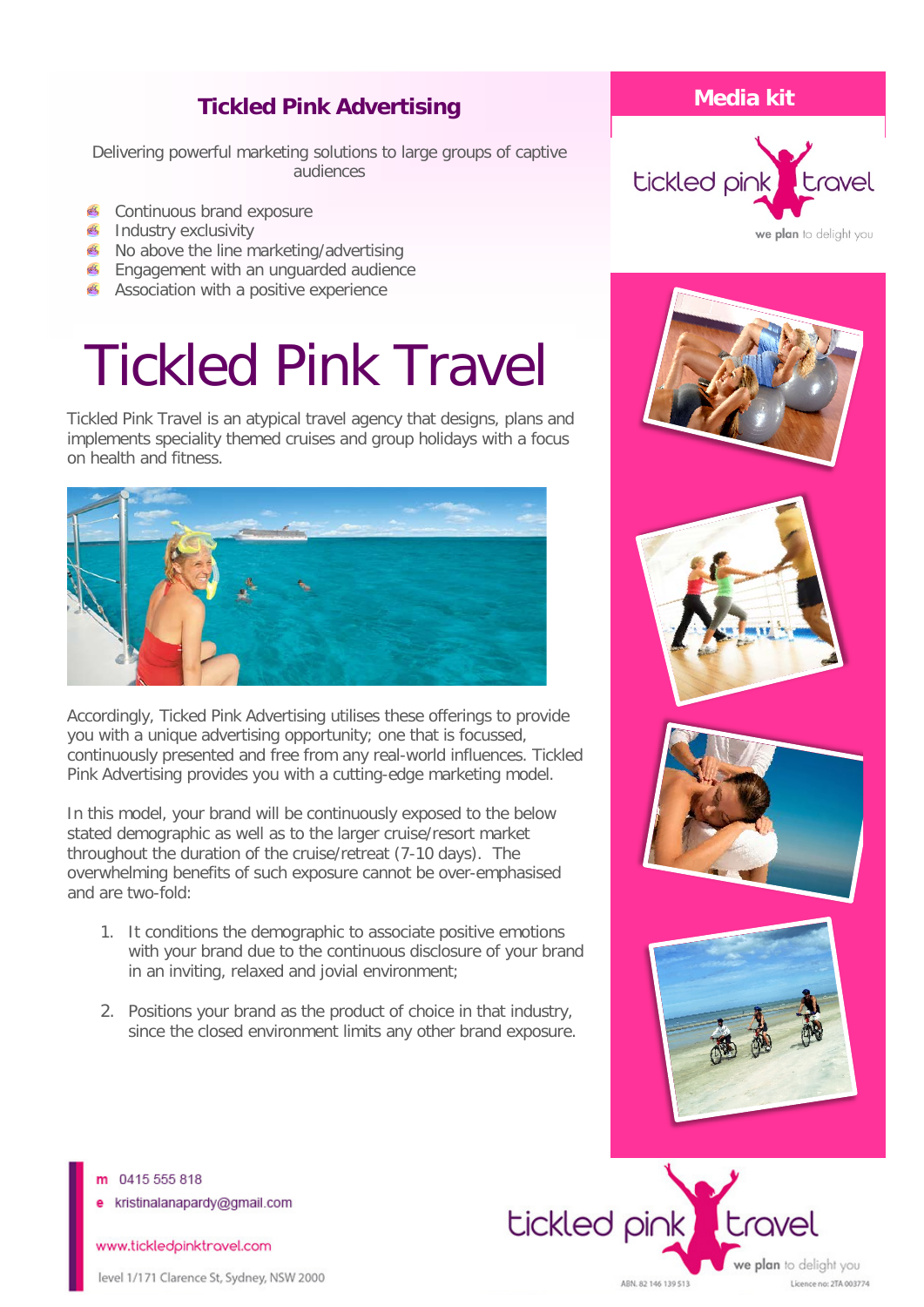## **TPT Advertising Sponsorship & Marketing Opportunities**

**MARKETING/SPONSORSHIP TIERS**







TPT co-branded exclusive sponsorship – includes most/all elements listed below (\$20k+) and shared naming rights with TPT (for example: The BMW Fitness Cruise exclusive to TPT)

### **White Pearl Tier**

Major sponsor, minimum investment of 10K. Investment includes a combination of below listed marketing opportunities.

#### **Red Ruby Tier**

Minor sponsor, minimum \$2500 investment and may be a combination of any of the advertising opportunities listed below.

\*\* All campaigns according to the tier options will be developed by one of our marketing experts to suit your brand

|                | <b>Advertising</b><br><b>Opportunity</b> | <b>Detail</b>                                                                                                                                                                                              | <b>Price</b>      |
|----------------|------------------------------------------|------------------------------------------------------------------------------------------------------------------------------------------------------------------------------------------------------------|-------------------|
| $\overline{1}$ | <b>Hospitality Desk</b>                  | Material on desk (eg. Products/magazines/flyers)                                                                                                                                                           | \$1,000           |
|                |                                          | Pull-up banner next to desk - Size: 0.85m(W)x2m(H)                                                                                                                                                         | \$5,500           |
|                |                                          | Full back-drop behind desk - Size: 3m(W)x3m(H)                                                                                                                                                             | \$7,000           |
|                |                                          | Package total:                                                                                                                                                                                             | \$13,500          |
| $\overline{2}$ | Passenger Bag                            | Inclusion of product/magazine in the bag                                                                                                                                                                   | \$750             |
|                |                                          | Shared Branding on bag                                                                                                                                                                                     | \$1,500           |
|                |                                          | Exclusive branded bag                                                                                                                                                                                      | \$2,000           |
|                |                                          |                                                                                                                                                                                                            |                   |
| 3              | <b>Seminars</b>                          | Host one seminar for one hour block                                                                                                                                                                        | \$1,000           |
|                |                                          | Host a series of seminars<br>Additional cost involved for cabin space allocated for<br>$\bullet$<br>presenter(s) accommodation.                                                                            | \$2,000           |
| 4              | Marketing Collateral                     | Branding/logo on website; newsletters; social media; handouts; and all<br>associated materials:                                                                                                            |                   |
|                |                                          | Shared branding with other sponsors                                                                                                                                                                        | $$1.000 +$        |
|                |                                          | Exclusive branding with TPT                                                                                                                                                                                | $$8,000 +$        |
| 5              | Workshops/facility product<br>placement  | Product/advertisement placement on location (eg Fitness Magazine stand<br>in cruise ship)                                                                                                                  | \$4,000           |
| 6              | Merchandise                              | Co-branded merchandise (lanyards, t-shirts, towels, water bottles)                                                                                                                                         | <b>Negotiable</b> |
| $\overline{7}$ | Competition                              | Provide competition prize and fund any marketing associated with<br>competition.                                                                                                                           | <b>Negotiable</b> |
| 8              | Product supply                           | Provide any product integral to themed cruise/holiday (for example x-<br>poles for pole cruise or crankit straps for use in fitness cruise) or create a<br>themed cruise/retreat focussed on that product. | <b>Negotiable</b> |

m 0415 555 818

e kristinalanapardy@gmail.com

www.tickledpinktravel.com



level 1/171 Clarence St, Sydney, NSW 2000